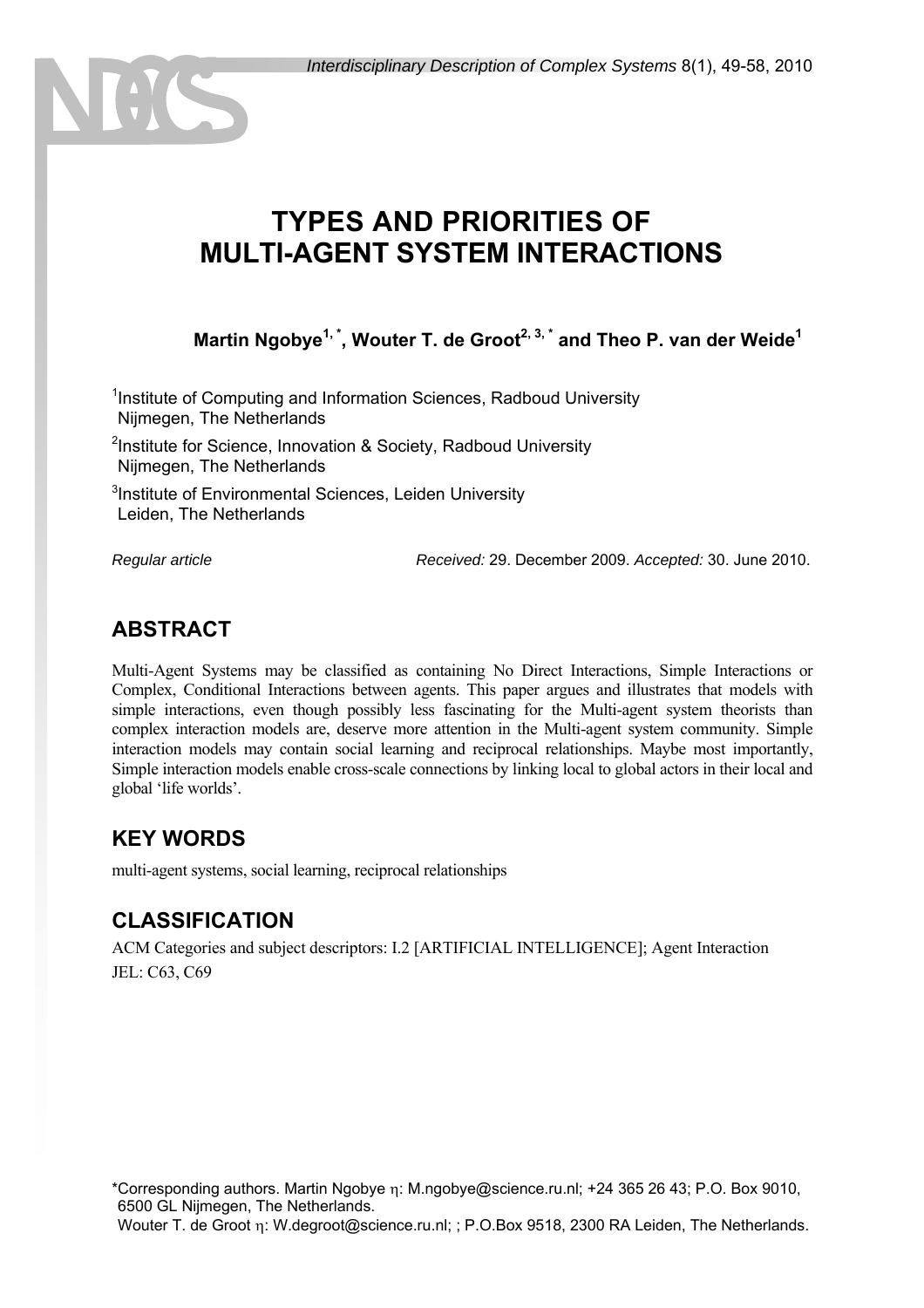## **INTRODUCTION**

Multi-agent technology is presently moving from supply and theory-driven explorations to applications in a wide array of scientific and societal fields. In the present contribution, we take our examples from applications of multi-agent systems (MAS) in land use science. We hope and expect, however, that our message may be fruitful in many other areas, too.

The background of our paper is formed by the difference between theoretical and empirical fascinations. The ideal-type theorist is fascinated by MAS because of the capacity of a multitude of simple agents to generate system-level evolution, learning, stability and so on. The ideal-type empiricist is fascinated by MAS because of the capacity of simple agents to potentially generate a fit with reality that supports understanding and prediction of that reality. One example is from collective action (e.g., [1]). The theoretical fascination with collective action stems from that within rational choice theory, collective action involves almost insurmountable dilemmas. What models, in game theory or MAS, may resolve this problem? The empirical scientist, on the other hand, finds that in reality, collective action is everywhere, only with strongly varying degrees of success. Could MAS models explain this variety?

In this paper, we propose a three-tiered ladder of MAS model complexity that captures the tension between theoretical and empirical relevance. The rest of the paper is organized as follows. In section 2 we give an overview on the theory behind the Belief-Desire-Intentions (BDI) model and the Action-in-Context (AiC) framework. The classification of the types of MAS models based on their interactions is described in section 3 and we conclude in section 4 with priorities for MAS models with a primarily empirical 'versus' those with a primarily theoretical aim.

## **AGENTS AND AGENT THEORY**

There is no universally accepted definition of the term agent, however some definitions have been suggested depending on the domain used in the sequel:

- "Most often, when people use the term 'agent they refer to an entity that functions continuously and autonomously in an environment in which other processes take place and other agents exist [2]."
- "An agent is an entity that senses its environment and acts upon it [3]". "The term agent is used to represent two orthogonal entities. The first is the agents' ability for autonomous execution. The second is the agents' ability to perform domain oriented reasoning."
- "Intelligent agents are software entities that carry out some set of operations on behalf of a user or another program, with some degree of independence or autonomy, and in so doing, employ some knowledge or representation of the user's goals or desires."
- "An autonomous agent is a system situated within and a part of an environment that senses that environment and acts on it, in pursuit of its own agenda and so as to effect what it senses in the future [4]."
- "An agent enjoys the following properties: (i) autonomy agents operate without the direct intervention of humans or others, and have some kind of control over their actions and internal state, (ii) social ability – agents interact with other agents (and possibly humans) via some kind of agent-communication language, (iii) reactivity – agents perceive their environment and respond in a timely fashion to changes that occur in it, (iv) pro-activeness – agents do not simply act in response to their environment, they are able to exhibit goal-directed behaviour by taking initiative [5]".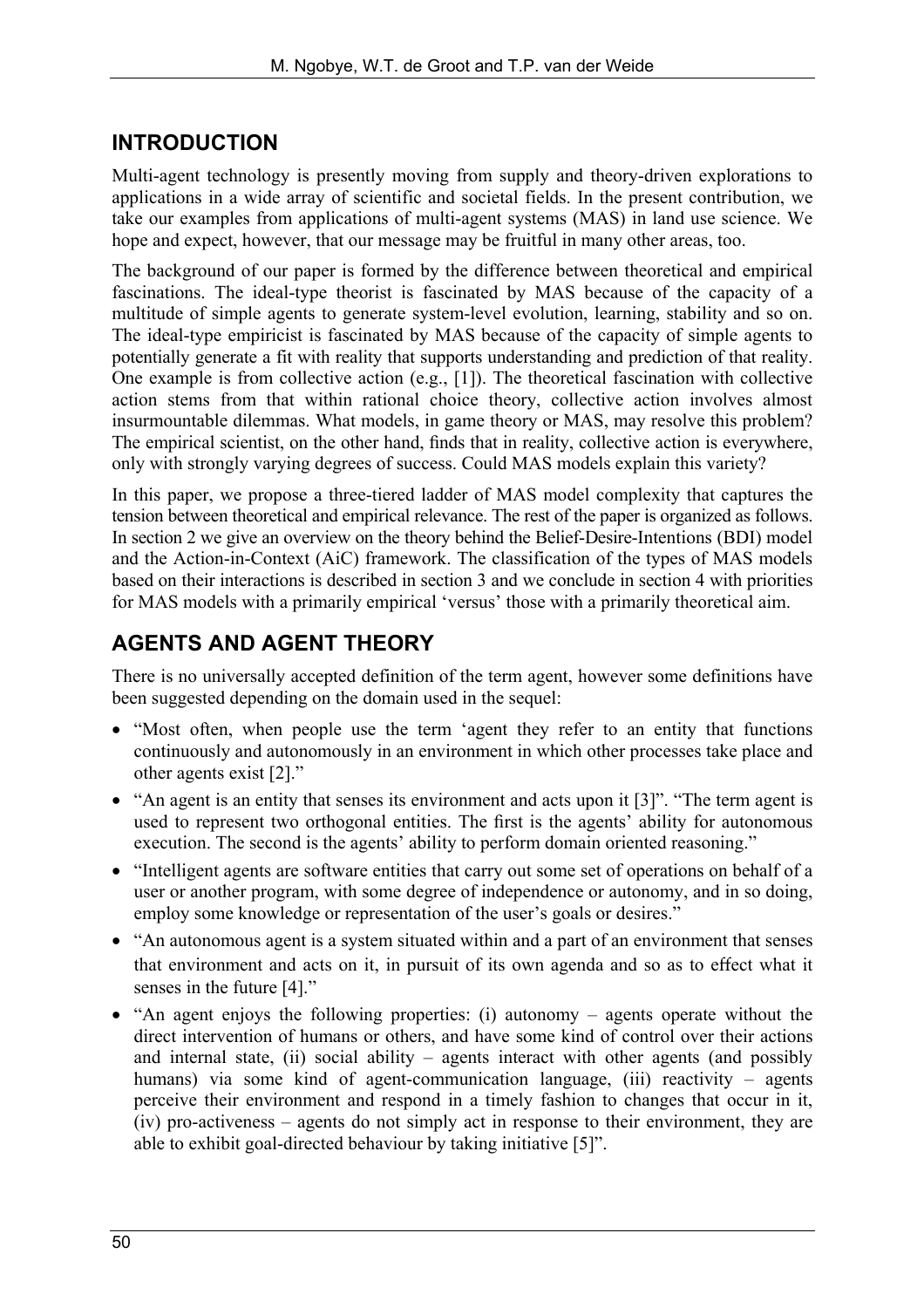In MAS models, agents are given a structure for decision-making. A well-known agent theory is the Belief-Desire-Intentions (BDI) framework that was first proposed by Bratman [6]. BDI describes 'beliefs' as the representation of the agent's knowledge about the current world/environment and messages from other agents as well as the internal information. 'Desires' represent a state that the agent is trying to achieve and 'intentions' are the chosen means to achieve the agent's desires, generally implemented as plans. Thus, an agent is characterised by its beliefs, goals (desires), and intentions – it will intend to do what it believes will achieve its goals given its beliefs about the world. Additional to these three components, a BDI agent is usually assumed to have a plan library  $-$  a set of "plans as recipes" that it can use to achieve particular goals given particular preconditions. An intention is formed when the agent commits to a particular plan – a particular sequence of steps to perform – from this set in order to achieve a goal. The steps themselves may be atomic actions, or they may be sub-goals, which can be satisfied by other plans [7]. Because the agent does not need to commit to a particular plan for these sub-goals until the last possible moment, this allows a balance between reactive and deliberative planning. The model is shown in Figure 1.



**Figure 1.** The BDI Model.

Putting together the beliefs, goals, plan library and intentions is the 'reasoning engine'. This reasoning engine is what drives the agent, updating beliefs, monitoring and updating goals and intentions, selecting plans to achieve goals, and based on the current intentions, selecting the actions to perform. A key feature of the plan library is that although the plans are fixed "recipes" for action, they do not have to be fully specified. For any particular goal, there may be multiple plans to achieve that goal, and while any plan may be fully specified as a sequence of actions, a plan may instead consist of a sequence of sub goals, or a combination of actions and sub goals. In the case that the plan contains sub goals, the agent can delay the choice of how to achieve a particular sub goal until the time that it reaches that stage of the plan. While this does not achieve the full range of adaptability that people display, it does allow considerable flexibility in the agent's planning, and its resulting behaviour.

Aside from the BDI model is the Action-in-Context (AiC) framework in which De Groot [8] developed an agent structure that expresses a broad rational choice theory just like BDI but contains some differences too, e.g. that the "plans as recipes" are taken up in the core structure (as 'options') but that the 'intentions' element is skipped in favour of going straight to 'actions'. Moreover, the structure is multi-layered in order to express the linkages to the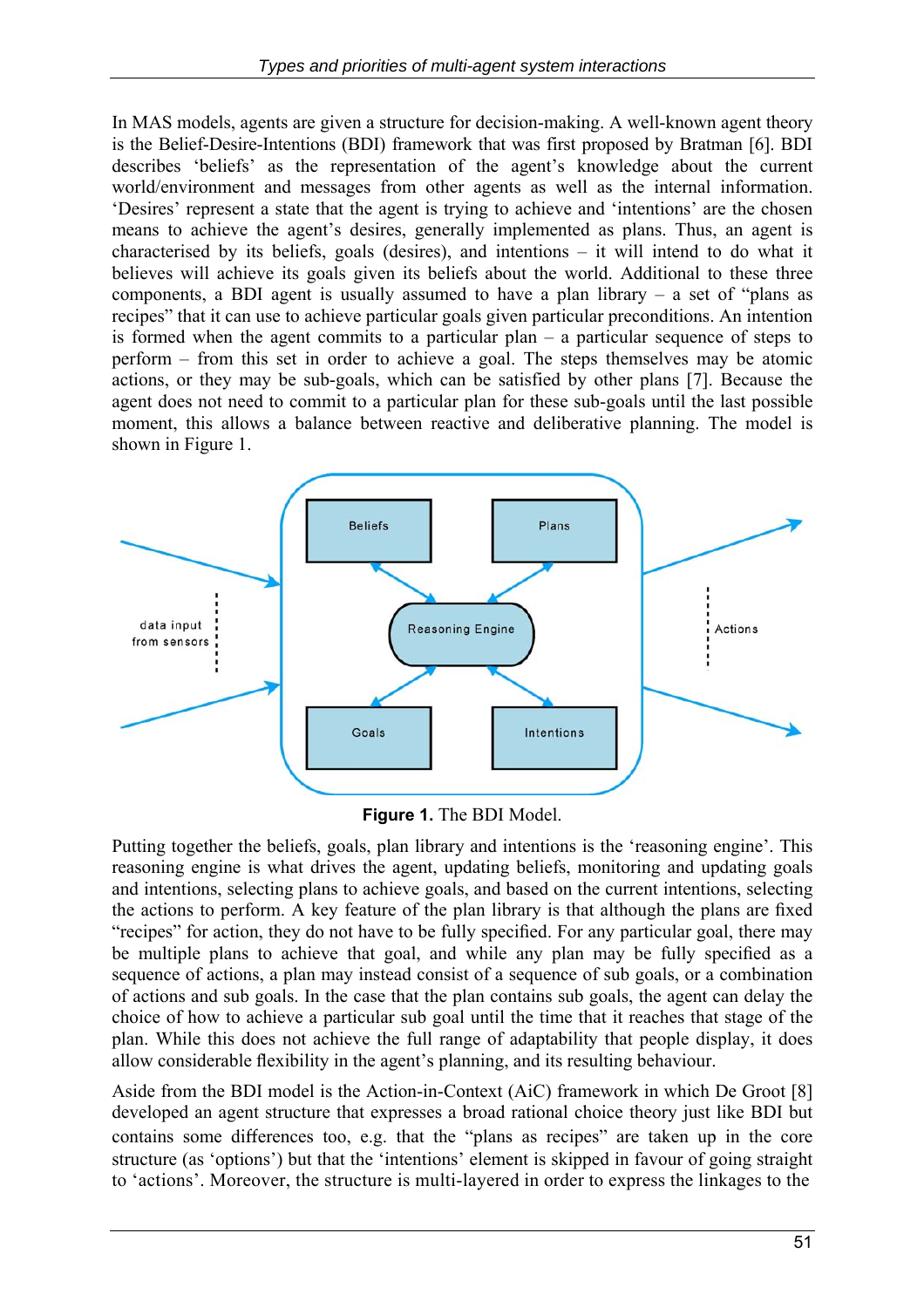

**Figure 2.** The Agent structure of the Action-in-Context framework (AiC).

structure and culture that the agent is part of. 'Actor' in AiC equals the 'Reasoning Engine' in BDI. The AiC agent model is depicted in Figure 2, describing the agent structure of the Action-in-Context framework (AiC) [8].

Implementable options are all actions the actor has available to reach the action's objective. Motivations as perceived and valued are the criteria (e.g. economic, social and cultural merits) by which the actor evaluates the action. Potential options are all options known by the actor. Capacity is the difference between potential and implementable options and is composed of positive capitals (economic, social, cultural, physical) and negative restrictions (prohibitions, taboos). Objectified motivations are those easily expressible in simple terms such as money, time or calories, often summarized as the actor's cost-benefit analysis (CBA). Interpretations are the cultural and psychological colours (quantitatively: multipliers) that attach to these objectified factors. Interpretations are embedded in more general frames of reasoning (which may be contextual, depending on the micro-structure), which in turn are embedded in self-image and world view (e.g. for a farmer, the image of what is a good farmer). Micro-structures are all structures (environments – physical, social and on the web) where the actor makes a difference. Macro-structures are all structures where the actor does not make a difference (e.g. for most actors, the oil market).

Although we will frame most of our examples in AiC terms here, we will not discuss the comparative merits of the agent definitions or two agent models here. The major point to note, however, is that all agent definitions as well as the two agent models allow no direct interaction of agents in multi-agent systems. In a MAS, variable types of agents may all respond to a variable, physical or economic environment without interacting with any other agent, and the system would still be a MAS.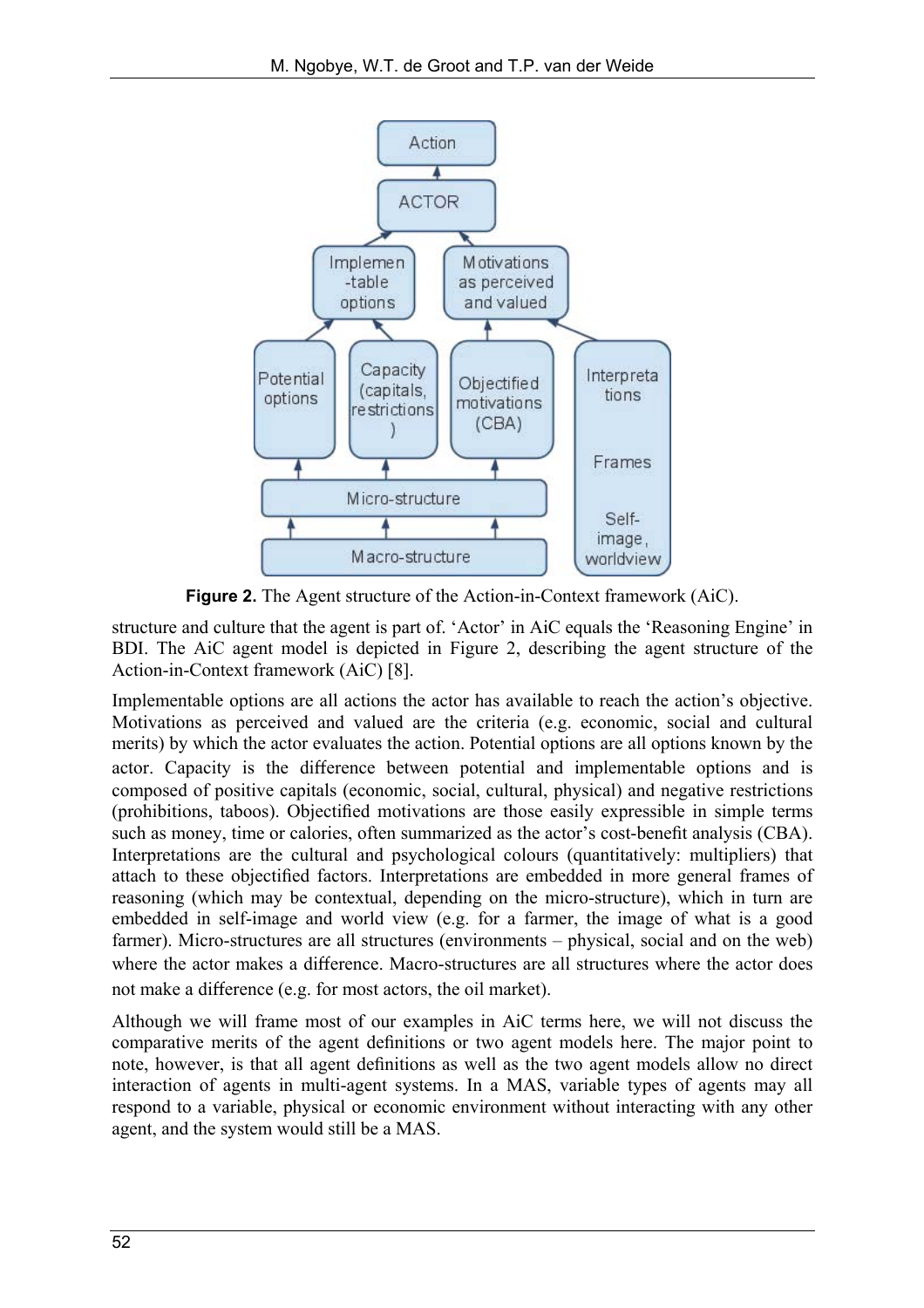## **TYPES OF MULTI-AGENT MODELS**

In this section, we will distinguish and illustrate three types of MAS models. This is of course not the only way to make MAS classifications, but ours serves the specific purpose of elucidating the differences between theoretical and empirical fascination. The classification is:

- 1. NI No direct Interaction between agents,
- 2. SI Simple Interactions between agents,
- 3. CI Complex, or Conditional, or Collective Interactions between agents.

What we will call 'simple' and 'complex' here also relates to our purpose. For multi-agent models that focus on land use decisions, it will for instance be relevant to make the MAS spatially explicit, i.e. taking data from and writing data in a GIS (e.g. the MameLuke framework, [9]). This obviously makes the MAS more complex but this is not the type of complexity we want to capture here. What we will call 'simple' is the type of interactions between agents that are basically one-way (although they may become reciprocal if one agent responds to the request of the first agent). What we will call 'complex' interaction could also be called 'conditional' interaction or 'collective interaction'. Thus, an interaction of "I move to where I see you sitting" is a simple interaction, while "I move if you move" is a complex interaction.

A MAS that contains no direct-interacting agents is an NI MAS, a MAS that contains at least one simple interaction is an SI MAS, and a MAS containing at least one complex interaction is a CI MAS.

#### **NO DIRECT-INTERACTION (NI) MAS MODELS**

Overmars et al. [10] elaborate on the question if empirical land use science should remain caught in its current inductive, econometric paradigm, or try and become more deductive ('theory-led'), e.g. by assuming an actor theory and testing the degree to which we may explain land use with it. In order to illustrate their case, they apply an inductive inference and a MAS model to land use in a part of the Philippines. Expressed through a simplified AiC structure, the MAS model contained different ethnic groups with varying land use options and different preferences ('interpretations') for different crops. The crops have different outcomes depending on markets, slopes and other environmental features. The agents are spread out over the GIS map according to their real demography. The agents do not interact, however. They just do their activities with their land without being aware of, let alone interacting with, any neighbour.

Both the inductive inference and the MAS model (without any calibration, i.e. purely deductive) generated a 70 percent fit between inferred/predicted and real land use in the GIS grid cells. This is empirically fascinating, inter alia because induction versus deduction is a basic question in empirical science and because deduction delivers a superior, namely causal rather than statistical, type of knowledge. This also enhances policy relevance. The response to a new crop, for instance, is easy to predict with the MAS, but out of reach of the inductive model (simply because the new crop, by definition, cannot be found in the dataset to do induction with). From the theoretical point of view of developing MAS models, at the same time, the model is utterly dull. Nothing happens in the model, so to speak. One run does it all.

'Emergence' is the hunting ground of theoretical MAS modellers. It may be interesting to note, therefore, that even NI MAS models may generate emergence. Take the well-known case of the Paramecium in an aquarium. Starting from a random distribution, these tiny creatures will be found in one corner of the aquarium after a while. Why? Are they attracted to each other (an SI model)? Or do they see food or smell in one corner and move, somewhat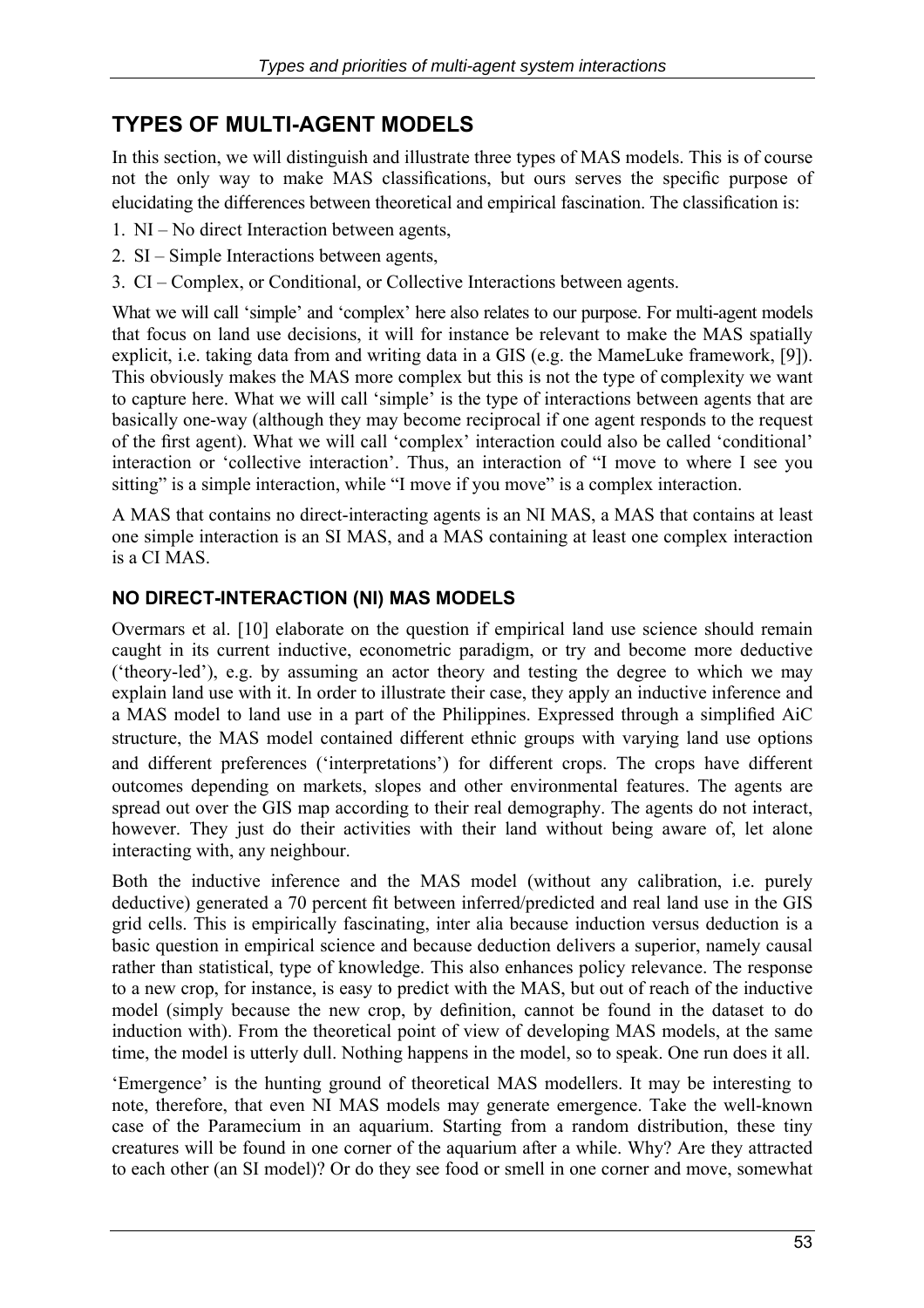analogously to the NI model of the farmers above? Biological reality is an even simpler NI. The only rule for Paramecium is: "move randomly until you find food". The pattern emerges out of this simplest of NI rules. For virtual examples, see the Net Logo site, e.g. the termites running about in the Net Logo Termites model [11].

Even some forms of social learning can be modelled in NI MAS. One spatially explicit example is a model written in the AiC-based MameLuke Framework [12]. Farmers here learn from evaluating their own performance but also from those of their neighbours, e.g. looking at how their neighbour's various crops are doing on slopes comparable to their own, depending on their neighbor's choices such as the planting date. Thus, farmers learn from each other without direct interaction with each other.

#### **SIMPLE-INTERACTIVE (SI) MAS MODELS**

Farmers in the Philippines and anywhere obviously do interact with neighbours and other actors. They discuss crop choices, they are influenced by government and NGO agents; they get news from their children that life in the city is much better than muddling through in the village. Capturing a wider understanding and prediction of land use therefore requires MAS models that contain Simple Interactions such as these.

The interaction that we will give special attention here is how land users are influenced by actions from 'higher' actors in a causal chain. These causal chains may be simply called power. We focus on this type of SI because it is strangely neglected in the social sciences and MAS. The usual answer of the social scientist to questions referring to interaction between agents is "social networks!". Social networks capture a lot, but not power in a straightforward manner, even when networks are constructed of actors that do not necessarily know each other. The president of your university, the government that raises and spends your taxes, the bus company that decides if you have an option to commute by public transport, are they in your social network? Network theory does allow to identify central actors in your network, e.g. through Bonachich's eigenvector centrality metric, but it does not seem likely that the director of the bus company will be identified as central in your network. Farmers, too, they are influenced by subsidies, by prohibitions, by markets, by extension policies and so on, decided by actors far removed from them. Yet, these actors may often be much more relevant for the explanation of land use than the farmer's social network that basically contains of other farmers that are in the same boat rather than determining where the boat is going.

Let us have a closer look here, put in AiC terms. We may find farmers all growing maize, while looking at their motivations, growing coffee would in fact be more profitable. It may be the case that the farmers are tenants and that the landlord has prohibited coffee. In AiC terms, the landlord has taken away coffee as an option. The landlord could be called a 'secondary' actor behind the farmers as primary ones. Why would the landlord have issued the prohibition? It may be because he fears that allowing any perennial crop implies that legally, farmers have invested in the land, through which they may build up land tenure rights. Who may have influenced this motivation of the landlord? The Ministry of Land may well be a tertiary actor here, refusing as it does to settle the land rights issue either in favour of smallholders or big holders. And in the background of that one may be the World Bank as an actor, arguing that land reform has failed so often and advising to wait for a "willing seller, willing buyer" situation.

Figure 3 depicts the generalized version of this basic idea, called the 'Actors field' in the AiC framework. The essence is that actors are connected through actions that influence the options and/or motivations of other actors. Actors expand the range of implementable options of other actors e.g. through Research and Development (R&D) communication such as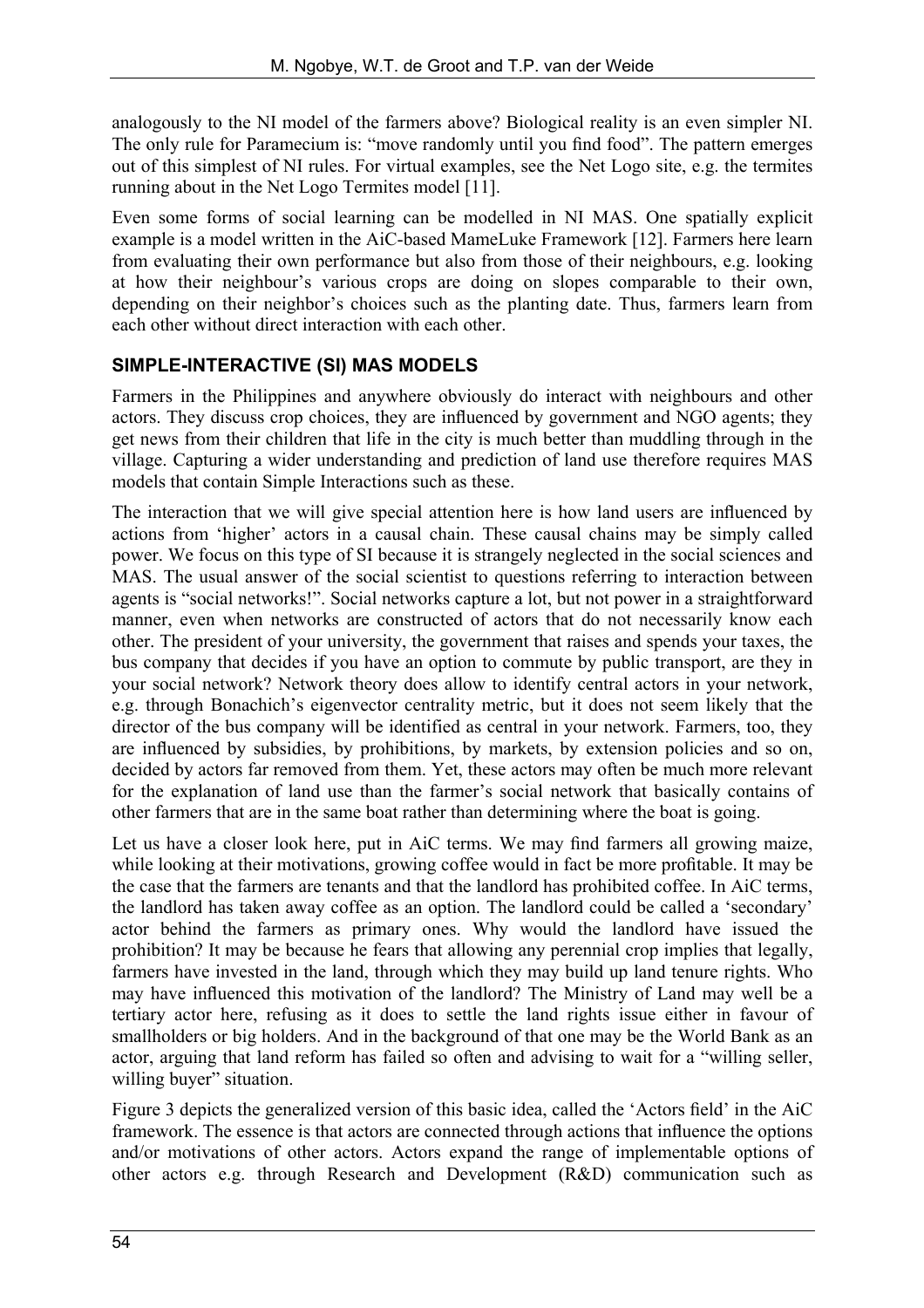agricultural extension. They enhance capacities ('empowerment') through supporting organizations or rural credit schemes. They reduce capacities through prohibitions and permit conditions. They influence objectified motivation e.g. through levies, subsidies, bonds, improving circumstances in public traffic, and so on. They work on actors' cultural interpretations through making things 'hot' or declaring them fit only for the losers (like smoking). In all this, actors are not connected directly (in face to-face contact, seeing each other, forming a social network or community). For the sake of simplicity, we have connected the actors through a reduced version of AiC actors' model with simply 'options' and 'motivations'. Taking the full model works the same way – or BDI for that matter, with actors influencing beliefs, optional plans etc.

The action of the primary ('proximate') actor (e.g. a category of farmers) is influenced by one secondary actor through influence on the primary actors' options (e.g. through the action of knowledge dissemination, a credit scheme or a prohibition), by another secondary actor through influence on the primary actor's motivations (e.g. the government through the action of establishing a fertilizer subsidy), which in turn is influenced by a tertiary actor (e.g. the fertilizer industry lobbying and bribing the government for the subsidy).

The AiC agent structure has been simplified into the Action-Actor-Options-Motivations triangles that may be repeated and expanded in any direction as far as empirical significance or theoretical interests go. (See [13] for an example on tropical deforestation).

Actors fields may be forever expanded, following a general rule that "behind every factor, there is an actor". With students, it is always fun to try find the International Monetary Fund (IMF) behind anything. Actual modelling of actors fields depends on choices of empirical, policy or theoretical relevance. Note that the causal routes reach all the way from the local to the global levels. Yet the whole picture remains 'actor-based'. The World Bank is an agent that lives in a 'world system' of global trade flows, national actors and so on from which it takes its options and motivations. Yet, the actor, not the world system, acts. Note that we model cross-scale interaction here, with each actor taking his options and motivations from his own life world scale (local, regional, global).



**Figure 3.** An Actors Field structure in the Action-in-Context framework.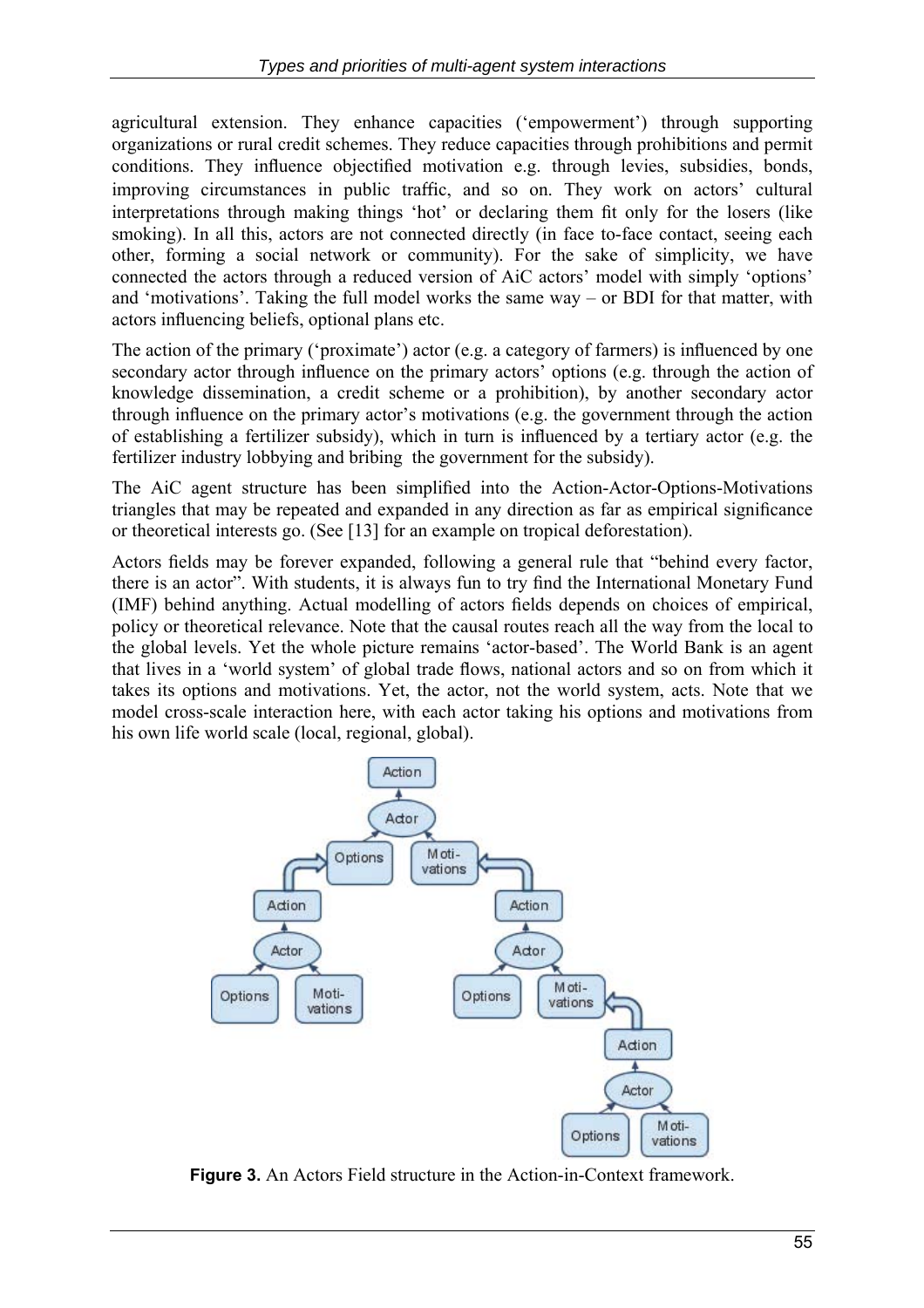Social learning (from other actors) and the almost endless variety of inter-agent influences captured by the actors' fields are not the only possible types of Simple Interactions. SI MAS models may, for instance, also involve spatial interaction, e.g. a rule of "I settle where I see kinsmen settled" in migration models (e.g., [14]). To a certain degree, also collective action may be taken up in SI models. Not fully, because that will be typically the CI domain, but through simple empirical rules that may be grounded in field work. One such a rule concerning the emergence of farmer cooperative may be, for instance, "if there are fewer than 20 agents, and if these agents have a basic level of trust in each other e.g. through shared ethnic identity, and if their profits through the cooperative are at least twice the total profits of working separately, a cooperative will be formed". Note that this rule contains conditions ('fewer than 20' etc.) but these are not the interactive conditions of the CI MAS models, which in this case might read as 'I will join the cooperative if you do'.

#### **COMPLEX-INTERACTIVE (CI) MAS MODELS**

As said, the Complex, Conditional Interactions that characterize the CI MAS models are of the type of "I move if you move" – see for instance the seminal tit-for-tat rule and prisoners dilemma. CI MAS models are typically made to study the emergence of stable societies out of multiple interactions of agents with such rules, preferably without invoking 'non-rational' elements in the actor model such as social norms [15]. The examples and projects here, revolving around concepts such as complexity, trust, self-regulation, agent societies and so forth are too well-known and numerous to necessitate elaboration here.

## **CONCLUSION AND FURTHER WORK**

Complex, conditional agent interactions are the great attractor for MAS and game theorists. And indeed, no-one can be blamed for being fascinated by the intricacies of tit-for-tat, the prisoner's dilemma and the emergence of stable societies out of simple actor rules. Or: what would be a greater achievement than being able to predict the outcomes of multi-country climate negations with a MAS? Giddens' [16] theory of structuration, standing in the perennial 'actor versus structure' debate in the social sciences, may be summarized as that actors create and change institutions (i.e. structure – rules, organizations, societies), and that institutions shape and influence actors. This principle positions the CI MAS and SI MAS models with respect to each other. CI models typically focus on collective action, i.e. how agents build institutions, e.g. through trust, collective social capital, stepwise actions, negotiations, reciprocity in multiple encounters, and so on. SI models typically focus on the reverse causality, i.e. how institutions shape and influence agents.

This pattern is informative in the way the CI and SI models inform and link to each other. CI models can approach how institutions are made, while SI models can approach how institutions, once made, impact on actions in causal chains of agents.

For any empirical problem however, the fact remains that the question must be raised, what is needed most for the given challenge? What direction of causality dominates in the given problem? Hence, with Ockam's razor in mind, the question is: can SI MAS models do the job here? As we saw, cross-scale interactions, with interlinked actors all living in their own life worlds up to the global level, are no problem for SI MAS models, as is social learning with actors interpreting what other actors do. As we saw too, even if some questions of collective action are relevant to the empirical problem to some degree, it might be simulated in an SI model in a reduced form, e.g. a field-based rule.

Our main message at this point is that SI models, if fully explored inter alia through the actors' field concept, hold an enormous empirical potential. Our bet would be that 90 per cent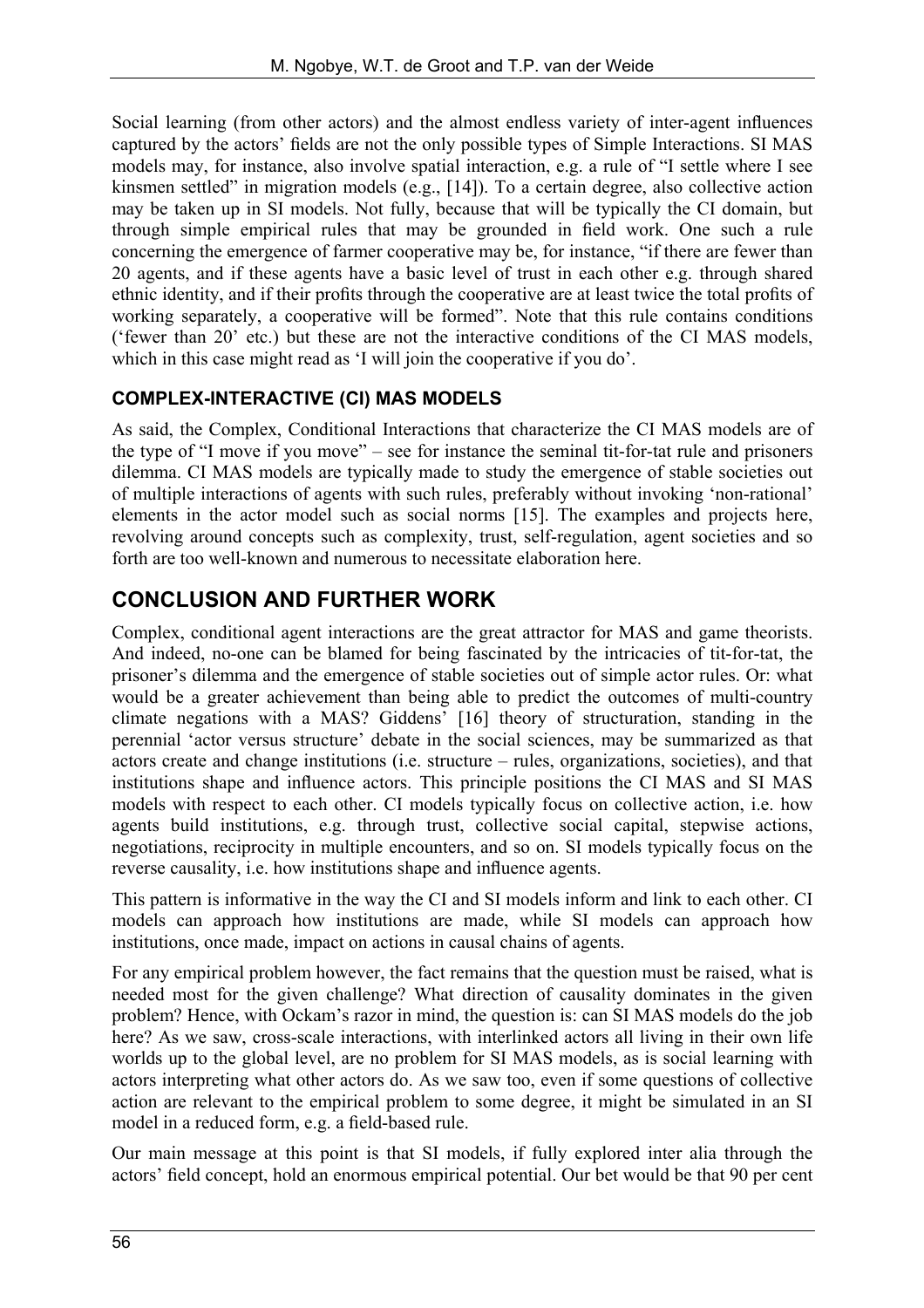of the land use change in any nation can be approached through SI MAS models that contain the interactions between local, national and global agents. The relatively low level of attention that these models receive, though understandable because of the 'social network' routine in the social sciences and the supply-driven history of MAS, is therefore not an entirely positive thing. If MAS modelling is to live up to its great promise for the empirical social sciences, exploring its potentials to work with simple, SI actor interactions would appear to be of great value.

## **REFERENCES**

- [1] Ostrom, E.: *Governing the Commons. The evolution of institutions for collective action*. Cambridge University Press, Cambridge, 1990,
- [2] Shoham, Y.: *Agent-oriented programming*. Artificial Intelligence **60**(1), 5192, 1993,
- [3] Russell, S.J.: *Rationality and intelligence*. Artificial Intelligence **94**, 5777, 1997,
- [4] Franklin, S. and Gasser, A.: *Is it an agent, or just a program? A taxonomy for autonomous agents*. In Muller; Wooldridge, M. and Jennings, N.R., eds.: *Intelligent Agents III. Agent Theories, Architectures, and Languages*. Springer Verlag, pp.21-35, 1997,
- [5] Wooldridge, M. and Jennings, N. R.: *Agent theories, architectures, and languages*. In Wooldridge, M. and Jennings, N.R., eds.: *Intelligent Agents*. Springer Verlag, pp.1-22, 1995,
- [6] Bratman, M.E.: *Intention, Plans and Practical Reason*. Harvard University Press, Cambridge, Massachusets, 1987,
- [7] Norling, E. and Sonenberg, L.: *Creating interactive characters with BDI Agents*. First Australian workshop on interactive entertainment, pp 69-76, 2004,
- [8] De Groot, W.T.: *Environmental Science Theory. Concepts and methods in a one-world, problem-oriented paradigm*. Elsevier Science Publishers, Amsterdam, 1992, https://openaccess.leidenuniv.nl/dspace/bitstream/1887/11548/1/11\_511\_207.pdf
- [9] De Groot, W.T.: *Problem-in-Context: A framework for the analysis, explanation and solution of environmental problems*. In: Nath, B.; Hens, L.; Compton, P. and Devuyst, D., eds.: Environmental Management in Practice. Vol. I. Routledge Publishers, London, pp. 22-43, 1998,
- [10]Overmars, K.P.; De Groot, W.T. and Huigen, M.G.A.: *Comparing Inductive and Deductive Modelling of Land use Decisions: Principles, a model and an illustration from the Philippines*. Human Ecology **35**, 439-452, 2007,
- [11]Wilensky, U.: *NetLogo Termites model*. http://ccl.northwestern.edu/netlogo/models/Termites,
- [12]Huigen, M.G.A. and De Groot, W.T.: *Ethnographic modelling at the social-ecological interface: Applying a spatially explicit multi-agent framework on learning and land use*. Submitted to Ecology and Society.
- [13]Huigen, M.G.A.; Overmars, K.P. and De Groot, W.T.: *Multi-actor modelling of settling decisions and behaviour in San Mariano watershed, the Philippines: A first application of the MameLuke framework*. Ecology and Society **11**(2), 33, 2006,
	- http://www.ecologyandsociety.org/vol11/iss2/art33,
- [14]Elster, J.: *Nuts and Bolts of the Social Sciences*. Cambridge University Press, Cambridge, 1989,
- [15] Giddens, A.: *The Constitution of Society: Outline of the Theory of Structuration*. Reprint ed. University of California Press, 1986.